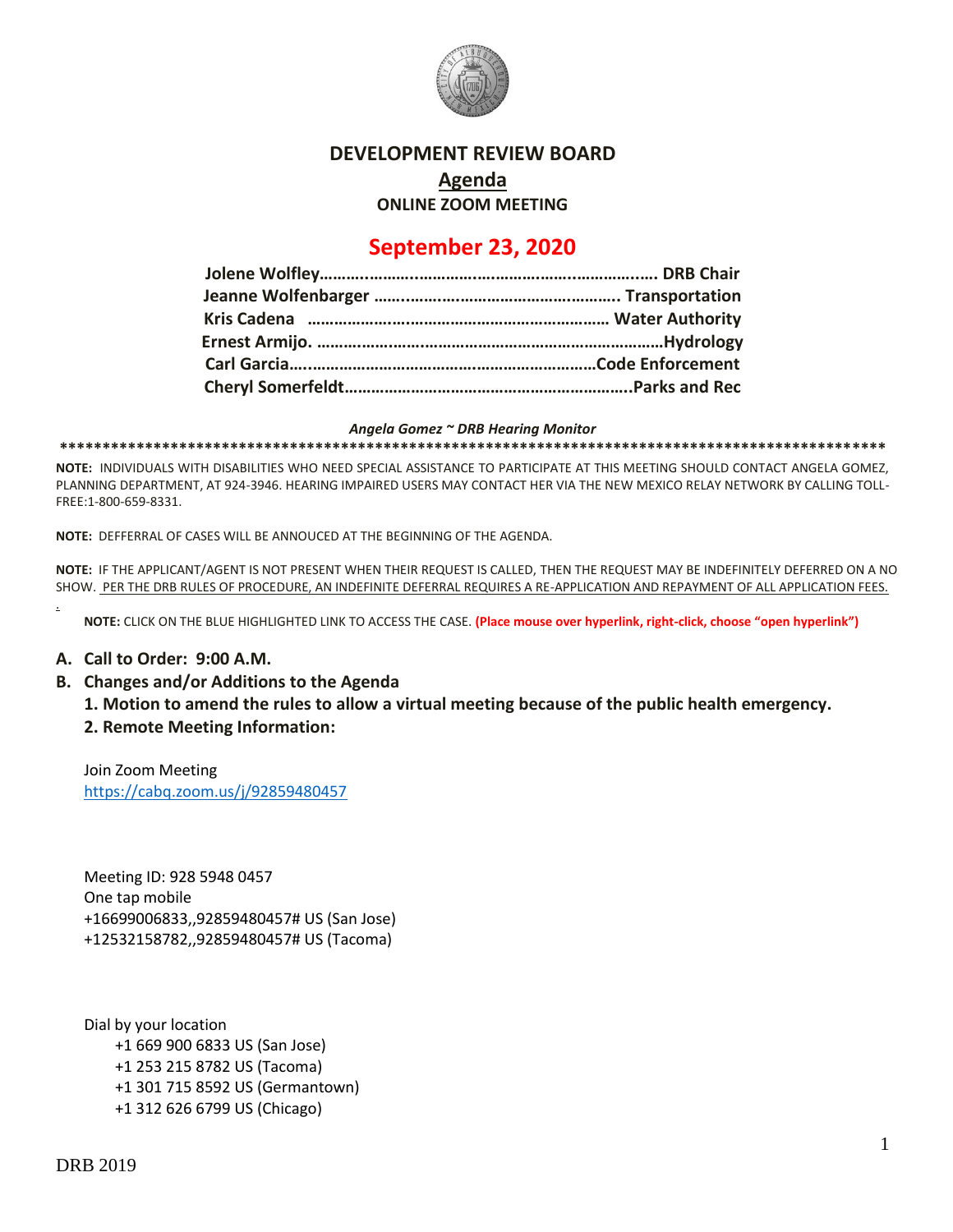## *MAJOR CASES*

| 1. | <b>Project # PR-2019-002571</b><br>SD-2020-00097 - VACATION OF PUBLIC<br><b>EASEMENT</b><br>SD-2020-00098 - VACATION OF PUBLIC<br><b>EASEMENT</b> | <b>DENNIS LORENZ</b> agent(s) for <b>PHILLIP PICKARD - DCLP</b><br><b>TRUST</b> request(s) the aforementioned action(s) for all or a<br>portion of: NORTHWEST CORNER, NEW MEXICO STATE<br>HIGHWAY DEPARTMENT, TRACT A UNIT A, NORTH<br>ALBUQUERQUE ACRES, zoned NR-LM, located at 7550 PAN<br>AMERICAN between SAN FRANCISCO NE and DEL REY AVE                                                                     |
|----|---------------------------------------------------------------------------------------------------------------------------------------------------|---------------------------------------------------------------------------------------------------------------------------------------------------------------------------------------------------------------------------------------------------------------------------------------------------------------------------------------------------------------------------------------------------------------------|
|    | <b>(Sketch Plat 7/10/19)</b>                                                                                                                      | NE, containing approximately 0.14 acre(s). (D-18) [Deferred]<br>from 6/10/20, 6/24/20. 7/22/20<br><b>PROPERTY OWNERS: PHILLIP PICKARD</b><br><b>REQUEST: VACATION OF PUBLIC DRAINAGE AND UTILITY EASEMENTS</b><br>** AGENT REQUESTS DEFERRAL TO JANUARY $6^{TH}$ 2021.                                                                                                                                              |
| 2. | <b>Project # PR-2020-004062</b><br>SI-2020-00552 - SITE PLAN                                                                                      | DEKKER/PERICH/SABATINI agent(s) for LUMINARIA<br><b>APARTMENTS LIMITED PARTNERSHIP LLLP request(s) the</b><br>aforementioned action(s) for all or a portion of: <b>TRACT C</b> ,<br>PLAT FOR TRS B1, C & D, VIDEO ADDITION zoned MX-H,<br>located at 10600 CENTRAL AVE SE between CENTRAL and<br><b>EUBANK</b> , containing approximately 1.88 acre(s). (L-21)<br>[Deferred from 7/29/20, 8/26/20, 9/2/20, 9/16/20] |
|    |                                                                                                                                                   | <b>PROPERTY OWNERS: STATE OF NEW MEXICO STATE LAND OFFICE</b><br>REQUEST: MULTIFAMILY RESIDENTIAL, 4 STORY WOOD-FRAMED<br><b>CONSTRUCTION OF 92 DWELLING UNITS</b>                                                                                                                                                                                                                                                  |

## *MINOR CASES*

| 3. | PR-2019-002606                    | ARCH + PLAN LAND USE CONSULTANTS agent(s) for MESA            |
|----|-----------------------------------|---------------------------------------------------------------|
|    | SD-2020-00149 - PRELIMINARY/FINAL | VIEW UNITED METHODIST CHURCH request(s) the                   |
|    | <b>PLAT</b>                       | aforementioned action(s) for all or a portion of: 27-A-1 $\&$ |
|    | (Sketch Plat 7/17/20)             | 27-A-2, TAYLOR RANCH SUBDIVISION, zoned MX-L, located         |
|    |                                   | at 4701 MONTANO NW between MONTANO PLAZA DR                   |
|    |                                   | and TAYLOR RANCH DR, containing approximately 8.0             |
|    |                                   | $\text{acre}(s)$ . $(E-11)$ [Deferred from 9/2/20, 9/16/20]   |

**PROPERTY OWNERS**: MESA VIEW UNITED METHODIST CHURCH **REQUEST**: REPLAT OF 2 EXISTING LOTS INTO 2 LOTS AND DEDICATION OF ADDITIONAL RIGHT-OF-WAY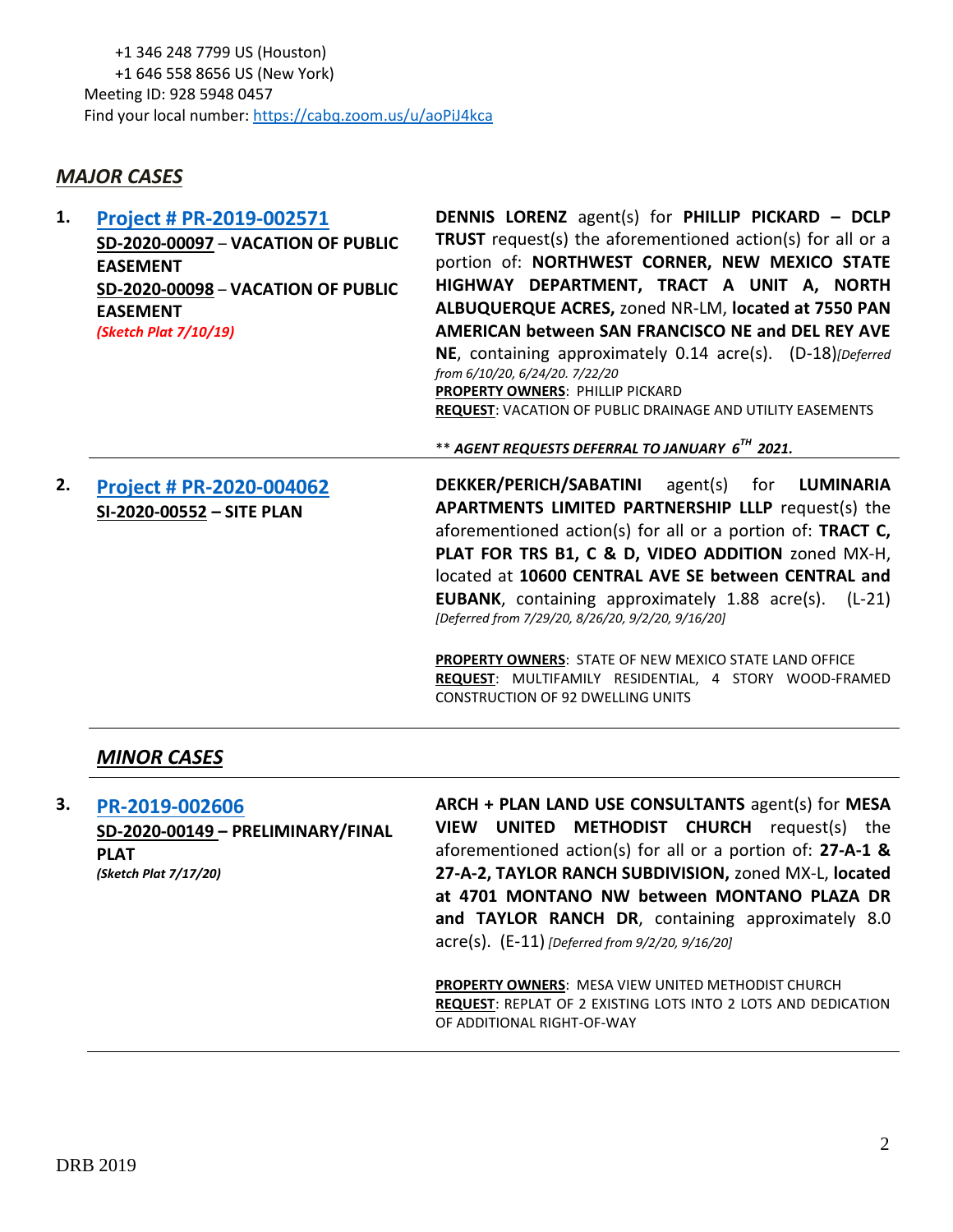| 4. | PR-2020-003461<br>SI-2020-00704 - EPC SITE PLAN FINAL<br><b>SIGN-OFF</b>                                                                   | TIERRA WEST, LLC agent(s) for MESA VIEW UNITED<br><b>METHODIST CHURCH</b> request(s) the aforementioned<br>action(s) for all or a portion of: TRACT 27A-1 TAYLOR<br>RANCH REDIV OF TRACTS 27-A INTO TRACTS 27A-1, 27A-2<br>OF THE PLAT OF TRACTS 27-A, S-1,S-2 & S-3 TAYLOR<br>RANCH SITUATE WITHIN SECTIONS 23, 25, & 26 T11N R2E,<br>zoned MX-L, located at 4701 MONTANO RD NW between<br>MONTANO RD NW and TAYLOR RANCH RD NW, containing<br>approximately 3.4 acre(s). (E-11 & E-12)[Deferred from 8/12/20,<br>9/2/20, 9/16/20]<br>PROPERTY OWNERS: MESA VIEW UNITED METHODIST CHU INC A NM<br><b>NON-PROFIT CORP</b><br><b>REQUEST: FINAL SIGN OFF OF EPC SITE PLAN</b> |
|----|--------------------------------------------------------------------------------------------------------------------------------------------|------------------------------------------------------------------------------------------------------------------------------------------------------------------------------------------------------------------------------------------------------------------------------------------------------------------------------------------------------------------------------------------------------------------------------------------------------------------------------------------------------------------------------------------------------------------------------------------------------------------------------------------------------------------------------|
| 5. | Project # PR-2020-004180<br>VA-2020-00289 - BULK LAND VARIANCE<br>SD-2020-00151 - PRELIMINARY/FINAL<br><b>PLAT</b><br>(Sketch Plat 8/5/20) | BOHANNAN HUSTON/MICHAEL BALASKOVITS agent for<br>MESA DEL SOL INVESTMENTS, LLC request(s) the<br>aforementioned action(s) for all or a portion of: A-1-A-1,<br>MESA DEL SOL INNOVATION PARK, zoned PC, located<br>SOUTH OF BOBBY FOSTER ROAD, EAST OF I-25, NORTH OF<br>TRACT 3 BULK LAND PLAT of MESA DEL SOL TRACTS 1-15<br>and WEST OF STATE LAND OFFICE LA SEMILLA PRESERVE,<br>containing approximately 1673.9117 acre(s).<br>(R14-R17,<br>S14-S17, T15-T17)<br><b>PROPERTY OWNERS: MDS IVESTMENTS</b><br>REQUEST: CREATE NEW 75 ACRE TRACT FROM EXISTING 1673 ACRE<br><b>TRACT</b>                                                                                     |
| 6. | PR-2019-003055<br>SD-2020-00162 - PRELIMINARY/FINAL<br><b>PLAT</b><br>(Sketch Plat 11/13/2019)                                             | ARCH + PLAN LAND USE CONSULTANTS agent(s) for LEE &<br><b>MARY CARMODY</b> request(s) the aforementioned action(s)<br>for all or a portion of: LOTS 8 & 9 BLOCK B, zoned MX-L,<br>located at 640 BROADWAY between HAZELDINE AVE and<br>IRON AVE, containing approximately 0.2491 acre(s). (K-14)<br><b>PROPERTY OWNERS: LEE &amp; MARY CARMODY</b><br>REQUEST: LOT CONSOLIDATION - 2 LOTS INTO 1 LOT                                                                                                                                                                                                                                                                         |
| 7. | PR-2020-004360<br>SD-2020-00156-PRELIMINARY/FINAL<br><b>PLAT</b><br>SD-2020-00154 - VACATION OF PUBLIC<br><b>EASEMENT</b>                  | <b>COMMUNITY SCIENCES CORP.</b> agent(s) for <b>WORQUE LLC</b><br>request(s) the aforementioned action(s) for all or a portion<br>of: LOT 28-A, zoned MX-L, located at 910 CHELWOOD<br>PARK BLVD NE between ALICE NE and LOMAS NE,<br>containing approximately .39 acre(s). (K-22)<br>PROPERTY OWNERS: WORQUE LLC<br>REQUEST: VACATION OF PUE and PRELIMINARY AND FINAL PLAT                                                                                                                                                                                                                                                                                                 |